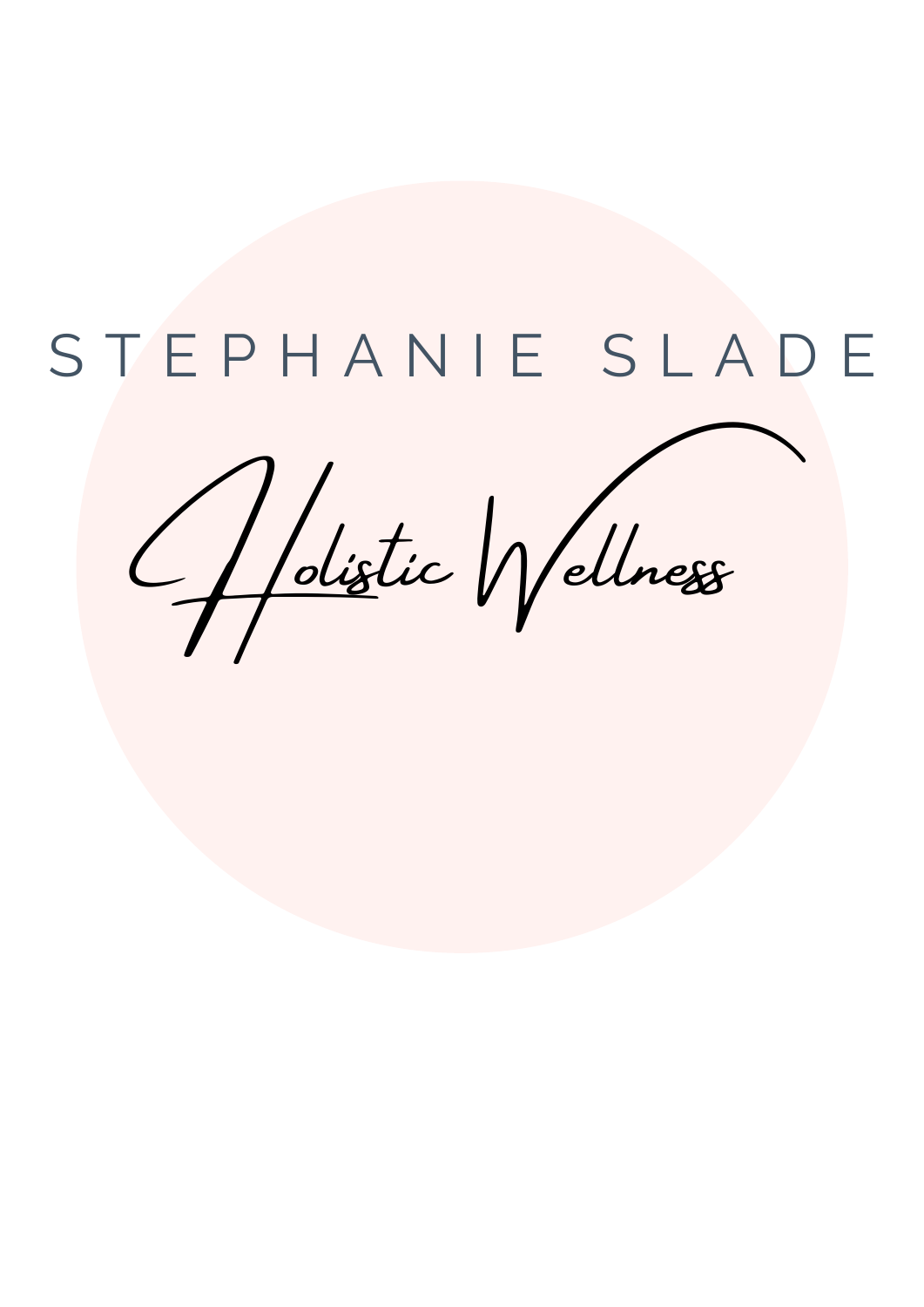### CONTENTS





- CELLUMA LED MEDICAL LIGHT THERAPY
- COSMETIC ACCUPUNTURE
- AURICULAR ACCUPUNTURE
- HOLISTIC FACIALS
- REFLEXOLOGY
- THREADING
- EMOTIONAL FREEDOM TECHNIQUE

TREATMENT PRICE LIST

STEPHANIE SLADE SKINCARE

Stephanie Slade CONTACT DETAILS (S)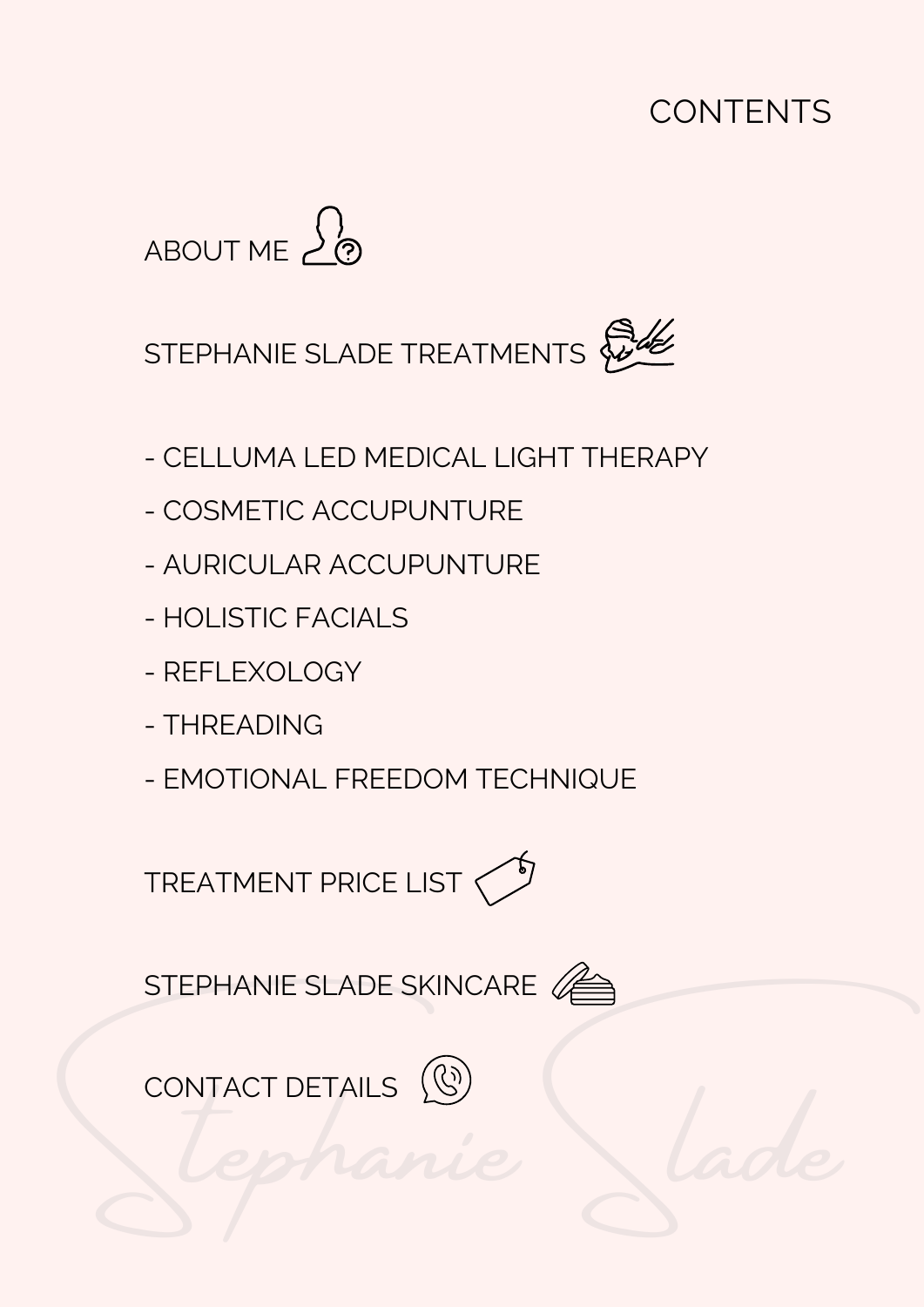## ABOUT ME



Stephanie Slade is one of the UK's leading facialists\* who has been renowned for her bespoke holistic facials for many years. Her knowledge extends far beyond that of a beauty therapist as she combines her extensive training\*\* in nutrition, naturopathy, acupuncture and the treatment of the whole system through her new range of medicalised, cosmetic treatments.

These produce astounding results in tackling signs of ageing and fatigue without the use of invasive procedures such as Botox, whilst promoting improved overall health and wellbeing.

\*voted as one of top 5 facials anywhere in the world by Vogue Beauty Director \*\* Stephanie has more than 30 years experience working as a facialist and holistic therapist and has undergone over 150 hours of training, underpinned by her wealth of knowledge to now offer a range of cosmetic treatments.

Stephanie Slade is partnering with Blue Door Barns to offer a new range of cosmetic, medicalised treatments which offer a range of benefits to both the way you look and feel, underpinning improved health for optimum living.

There are very few places in the UK that can offer this unique menu of treatments which include:

- Cosmetic Acupuncture
- Auricular Acupuncture
- LED Light Therapy
- Colour Acupuncture
- Reflexology

Stephanie can also, by appointment, visit her clients in their homes.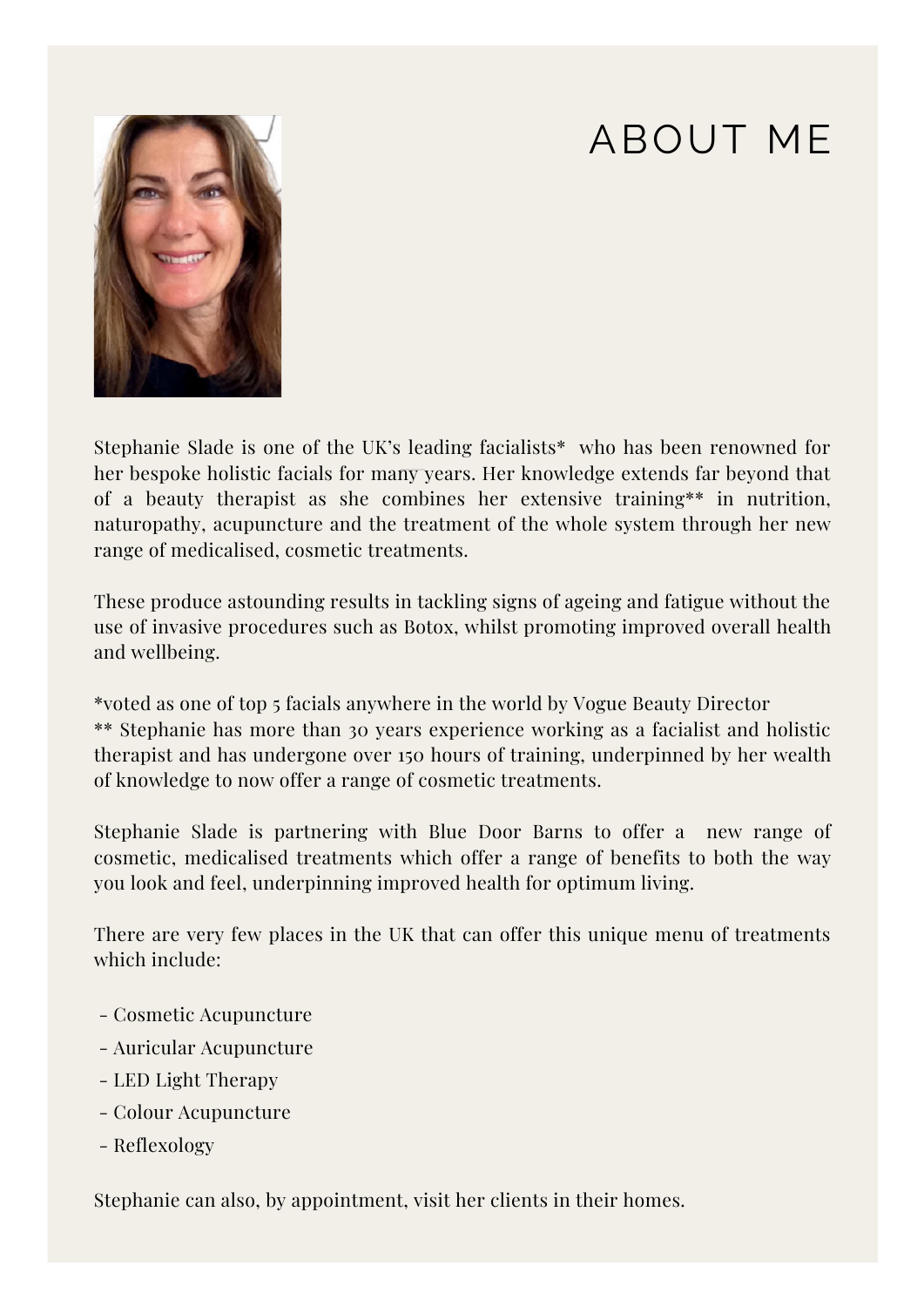### STEPHANIE SLADE

Treatments







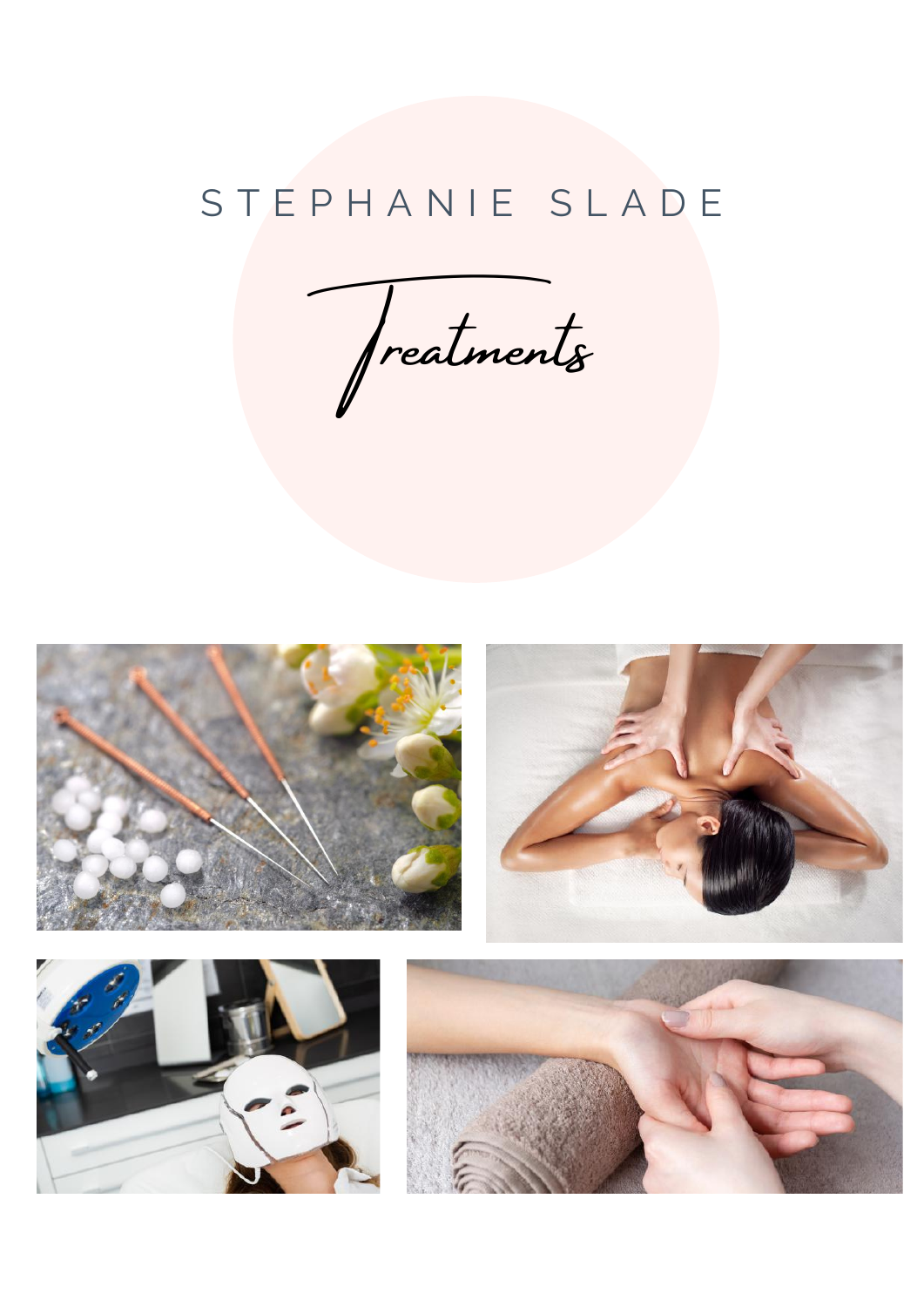## CELLUMA LED MEDICAL LIGHT THERAPY



This award-winning treatment, based on NASA research technology, harnesses the power of LED light therapy which is renowned for its ability to improve cellular regeneration to reduce the appearance of fine lines and wrinkles and create radiant skin, minimise blemishes and breakouts, treat acne, whilst also helping reduce the pain associated with arthritis and general muscle stiffness. A 30 minute treatment with Celluma LED medical light therapy is  $\text{\pounds}_{25}$ per session. A 45 minute treatment with Celluma LED medical light therapy and reflexology is £60 per session.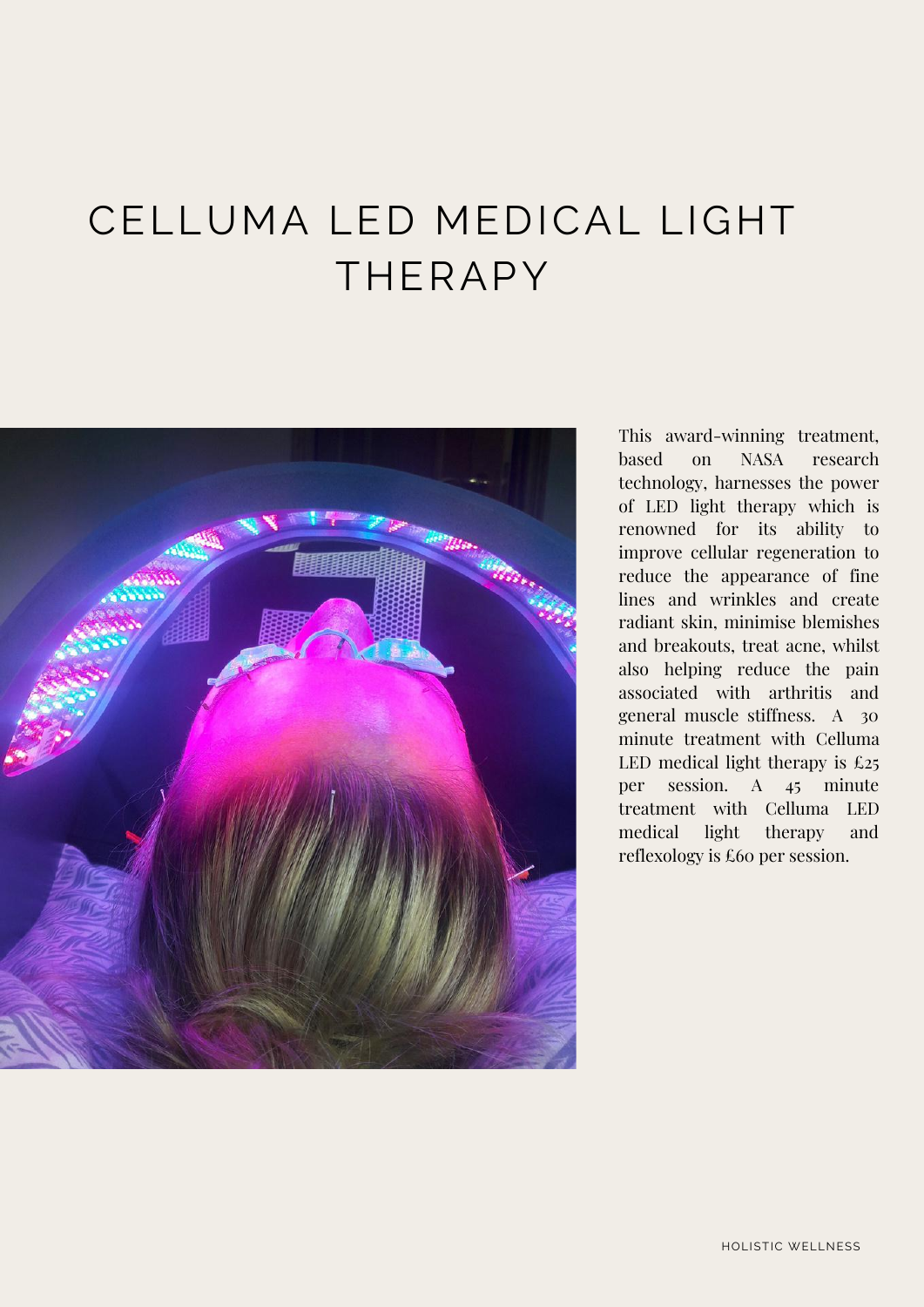

Cosmetic Acupuncture, also known as Micro Needling, focuses on placing up to 30 fine needles in the face, scalp, foot, ankle and lower leg area and is used as a powerful anti-ageing, rejuvenating treatment but can also tackle acne breakouts and also the scarring left behind. Stephanie works with clients who have used Botox for many years and who want to move away from this style of invasive treatment which can leave the face looking frozen, stretched and shiny after longterm use.

This powerful anti-ageing treatment stimulates the body's own collagen production and cellular renewal, by helping support the muscle fascia (good connection between muscle and bone helps reduce and then prevent the fine lines, wrinkles and sagging associated with ageing). However, the treatment goes far beyond this, promoting youthful, glowing skin, bright eyes, even skin tone including the neck, décolletage and backs of arms, and improved overall health including lifting low mood and easing anxiety. It also supports the immune system and helps improve the function of the liver, stomach, spleen and kidneys. Stephanie is able to target very specific areas of the face for each client and takes before and after photographs so clients can see the results throughout the process.

Stephanie trained with Acuregen's Unique Approach to cosmetic acupuncture , this is a very special allin-one treatment, known as an ADVANCED FACIAL.

Using the finest quality specialist needles created by Founder, Amanda Shayle. These are inserted into the skin of the face, neck and body for a natural anti-ageing treatment that aims to rejuvenate overall elasticity and complexion.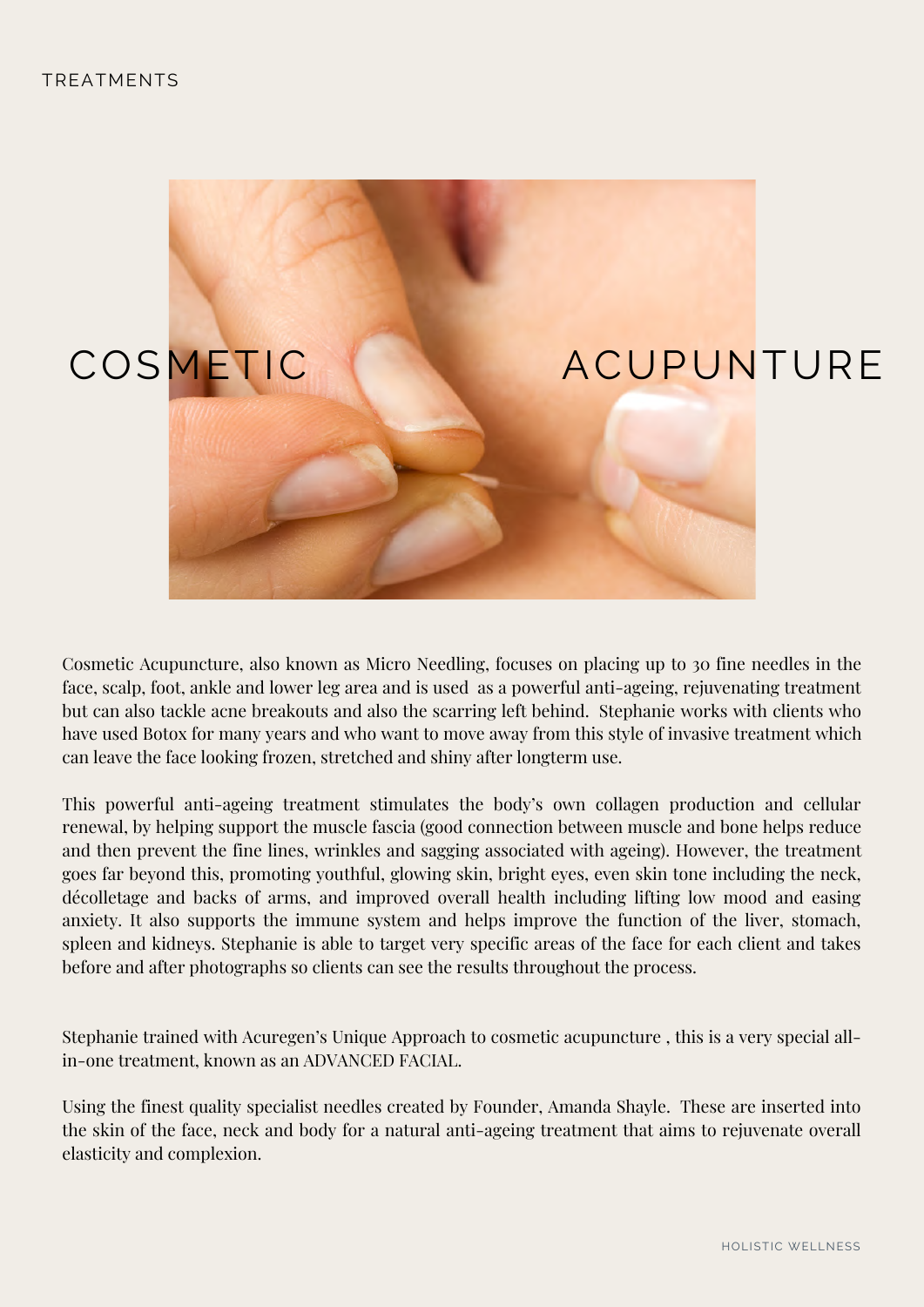#### TREATMENTS

Acuregen treatments are a blend of constitutional (health) acupuncture and facial work. A difference is drawn between the two aspects of a treatment, as well as how this is performed. This is important as we are regenerating collagen, elastin and improving circulation to the tissue.

Fascia release techniques using the Heskier method, instead of traditional Gua Sha, also improves circulation and combined with needles is an effective way to release subdermal 'scar' tissue. In addition to using the specialist Thrive Intradermal needles for specific issues, Stephanie employs a very gentle approach to medical microneedling. The whole treatment concept is to rejuvenate and nourish the face and body. Stephanie's treatments are state-of-the-art and also incorporates the latest technology in LED Light Therapy, as this can be used to enhance the healing effects of the needles. Stephanie uses the award-winning Celluma and can also supply these systems to you for home use.

For clients suffering from acne breakouts or acne scarring, cosmetic acupuncture can also effectively tackle the condition and is best combined with LED light therapy. Stephanie is hugely experienced in the treatment of acne and was the Acne Specialist with Dr Hauska for many years, where she provided advice on diet and supplements as well as creating bespoke skincare routines.

#### WHAT ARE THE BENEFITS?



*Results from a 6 week cosmetic acupunture course*

- $\frac{1}{2}$  Reduces open pores and scare tissue
- $\bigwedge^{\Lambda}$  Reduces puffy eyes, face, throat and body
- $\bigwedge_{\substack{1 \leq n \leq n}}$  Reduces the apperance of fine lines and wrinkles
- $\bigwedge_{\lambda}$  Improves skin discolouration and moisture balance
- Gives complexion a fresh glow through enhanced circulation
- $\overleftrightarrow{z}$  Lifts and tones sagging muscles and skin - natural face lift
- - $\frac{1}{\sqrt{2}}$  Improves sleep, relaxation and many more health benefits
		-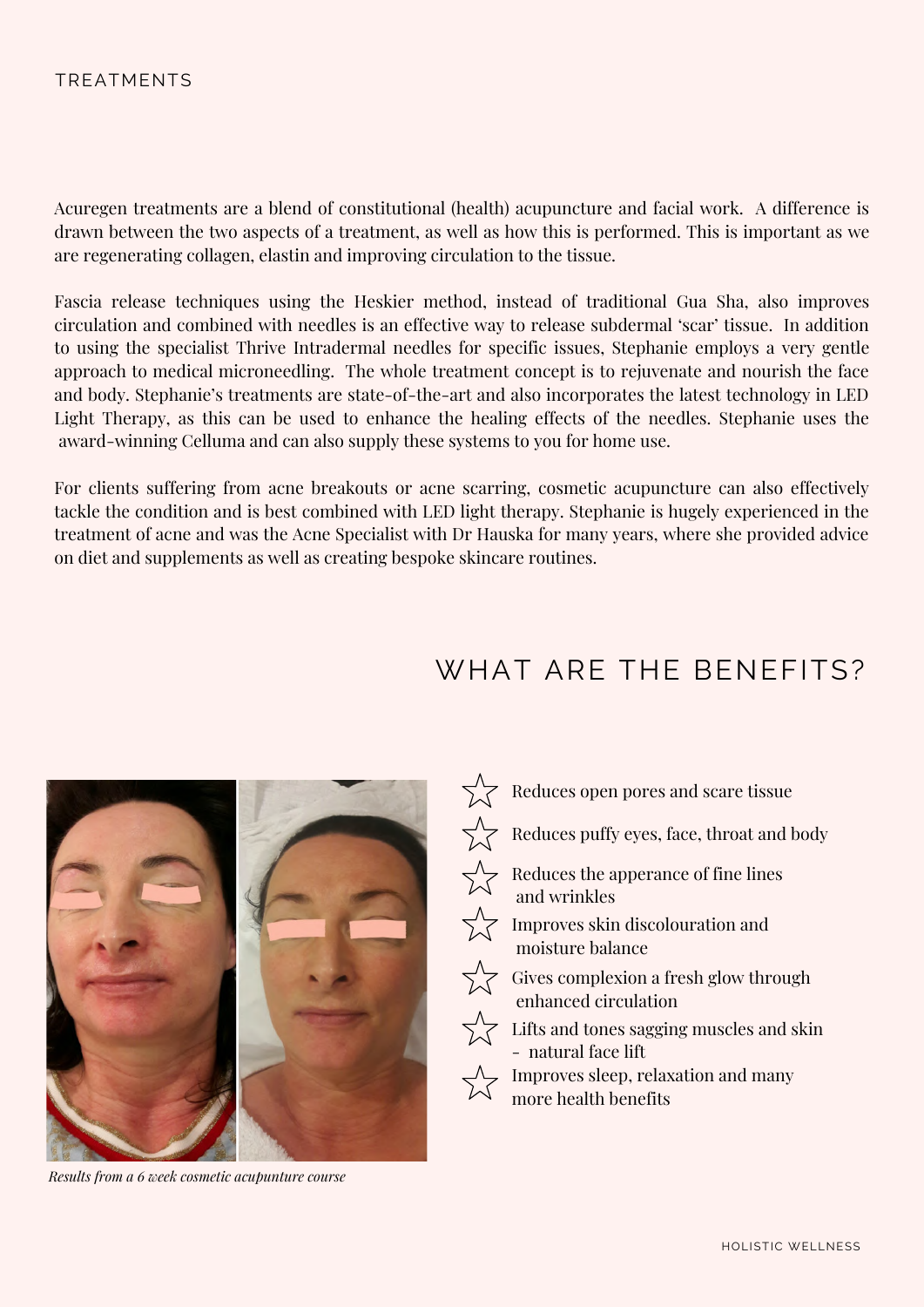#### WHAT ABOUT COSMETIC ACUPUNCTURE/MEDICAL MICRO-NEEDLING?



On your initial consultation, Stephanie will discuss your tailored treatment plan with you. These treatments initiate a process of changes which is why a 6 to 12 sessions of cosmetic acupuncture over a 3 month period is recommended.

Medical micro needling can be part of this treatment and is monthly, punctuated by cosmetic acupuncture to maintain cellular response. You may see these changes quickly but real results (you will be advised about outcomes) will normally take about 3 months - rather like a plant. A seed cannot produce flowers overnight.

If medical micro-needling is recommended (skin roller), it isn't usually used until the 4th week to ensure your skin and you are ready for this step up.

Stephanie's techniques are very gentle treat not trauma. She will punctuate such sessions with cosmetic acupuncture. Gentle regular treatments promote better results.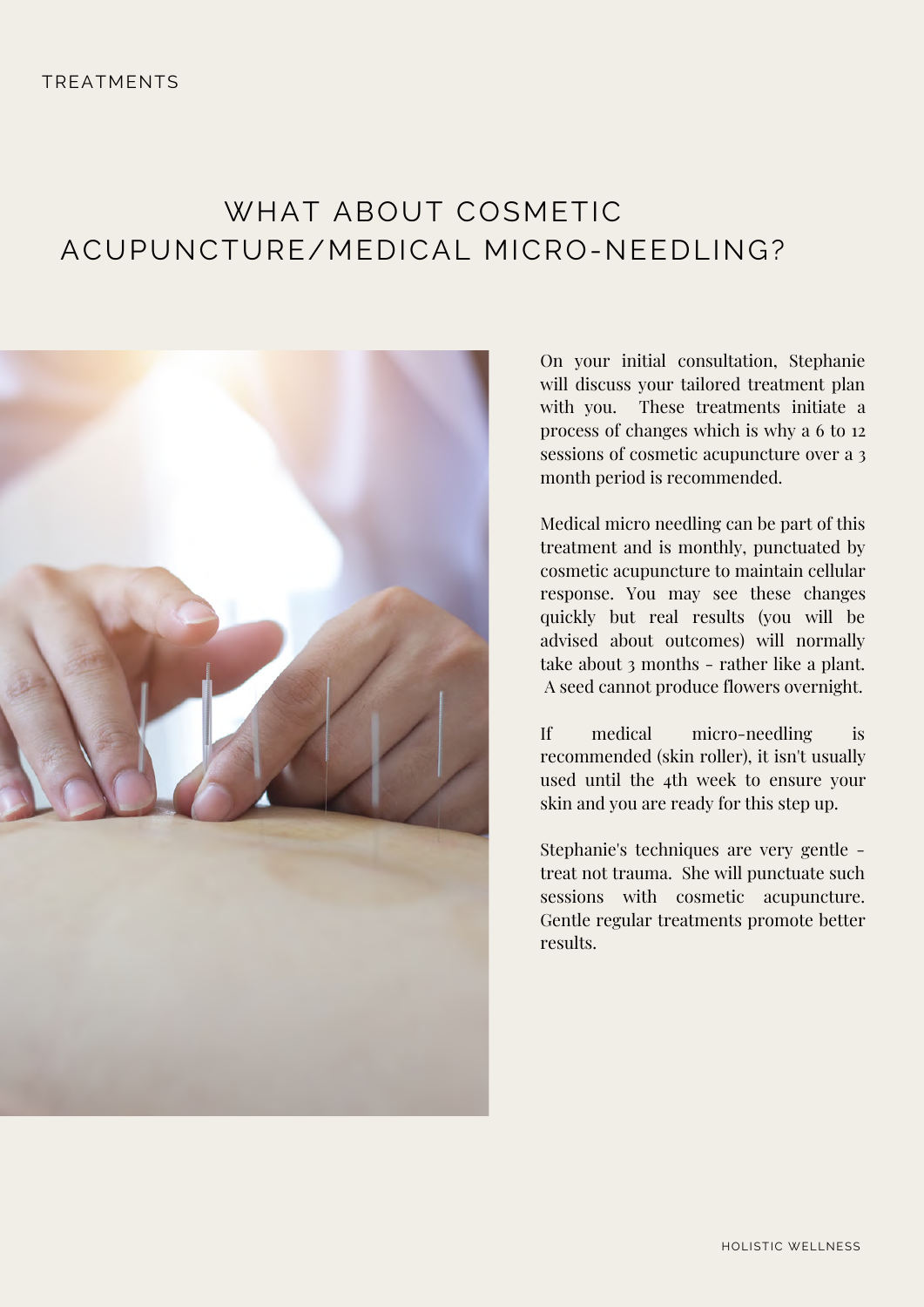

#### *Q. Does it hurt?*

Acupuncture is a relatively painless treatment due to the fine needles that are used in the modern acupuncture clinic. Acuregen method uses specialist needles and employs techniques that reduce sensation even on the most sensitive areas of the face. Thrive needles are not scary to look at and are even more painless and effective than normal acupuncture needles.

#### *Q: How long until the results show?*

From the first treatment there will be changes as we adjust muscle tone, release scar tissue, reduce inflammation and hydrate your skin. It will depend on the treatment specifics designed for you. This is, however, a progressive treatment and we set off a series of gradual changes. Think of a nurtured plant and how that develops over time in the right environment.

#### *Q: How long will they last?*

Health and wellbeing is key to seeing results and maintaining them. So, lifestyle - particularly diet, hobbies and other activities may have contributed to the problem in the first place. You will receive 'constitutional' acupuncture to help progress treatments and improve your health and relaxation at the same time. This is significant for achieving and maintaining outcomes. Improved sleep and having more energy is regularly reported as unexpected benefits by our patients. We do recommend regular maintenance treatments which may be monthly and then spread to longer periods.

#### *Q: What are the long term results like?*

Longterm your face and complexion will improve, muscle tone lifted and a general healthier appearance, which over time with Botox can cause the reverse. With porridge appearance skin, stagnation and shiny stretched areas. Due to lack of circulation and toxicity.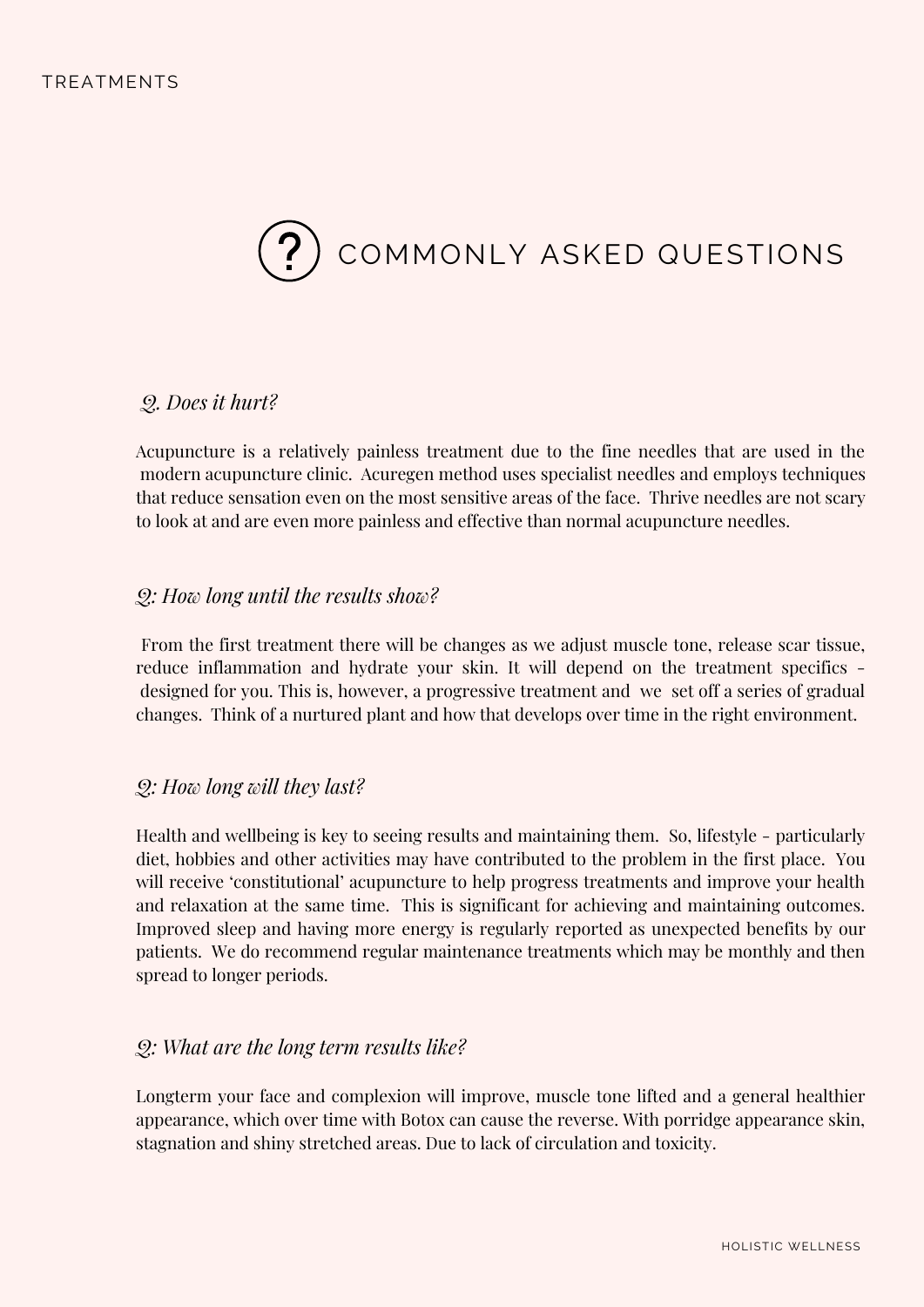### AURICULAR ACCUPUNTURE



Stephanie offers this treatment to clients for overall wellbeing, but also to help with the symptoms associated with low mood and anxiety. As well as tackling back pain, headaches and migraines. The adjacent photo by NADA UK, demonstrates the acupuncture/acupressure points used to calm and recenter.

Auricular Acupuncture focuses on the ear area and often works in combination with Stephanie's Cosmetic Acupuncture treatment programme.

Whilst acupuncture treatments originated from China, this very targeted type of treatment was developed by Dr Paul Nogier, an imminent French neurologist and is widely recognised by the medical community for its benefits in promoting good physical and mental health for all clients.

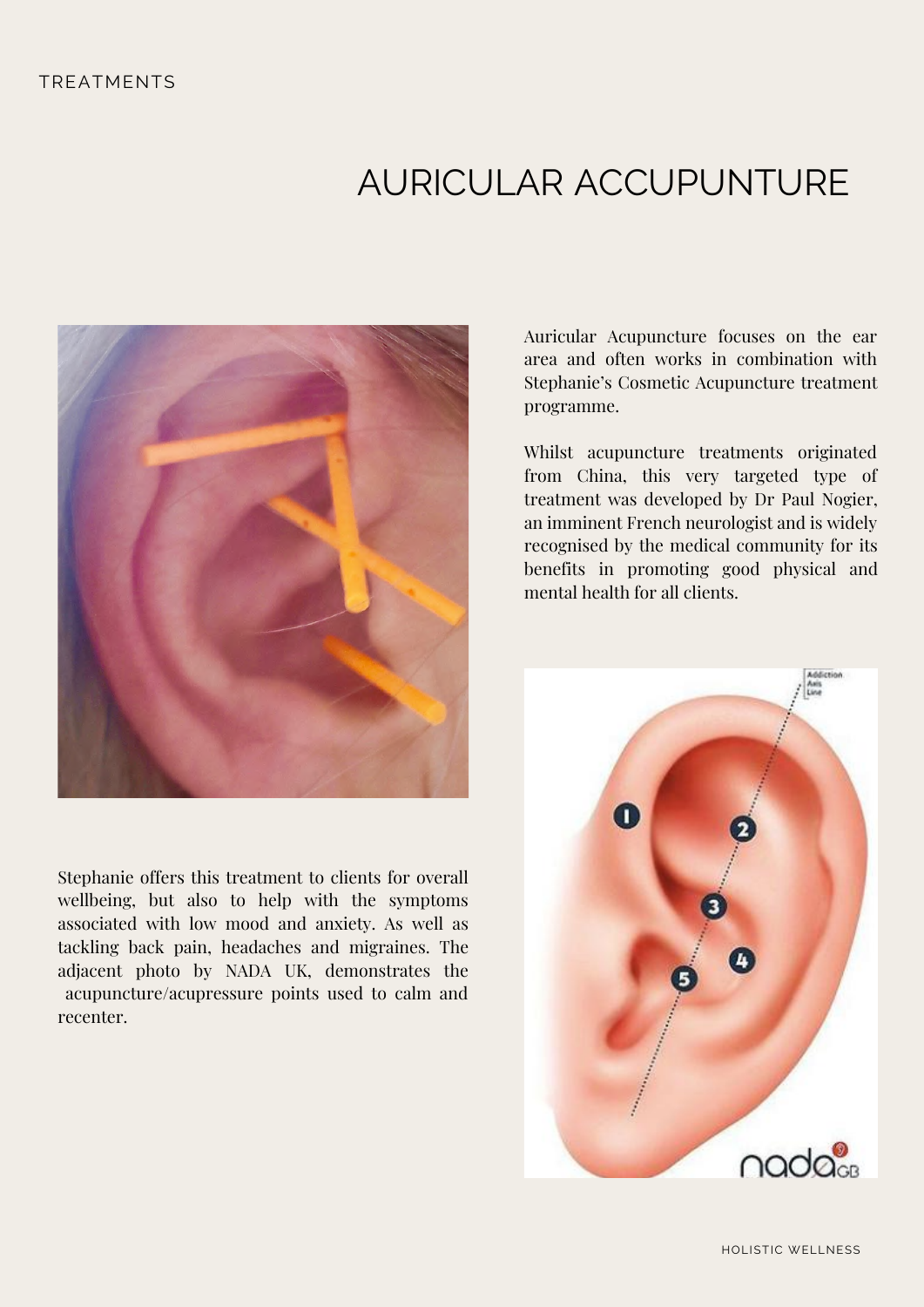### HOLISTIC FACIALS

Stephanie has developed her own unique facial which is absolutely designed around the individual client.

She combines skin analysis with an understanding of what the overall body needs from a holistic perspective, to perform a facial ritual designed to restore, renew and rejuvenate.

This combines the application of her own organic products with various techniques including lymphatic drainage massage, head massage and Reiki.

Choose from a 60 minute facial or the ultimate luxury 70 minute treatment which incorporates longer massage and reflexology.





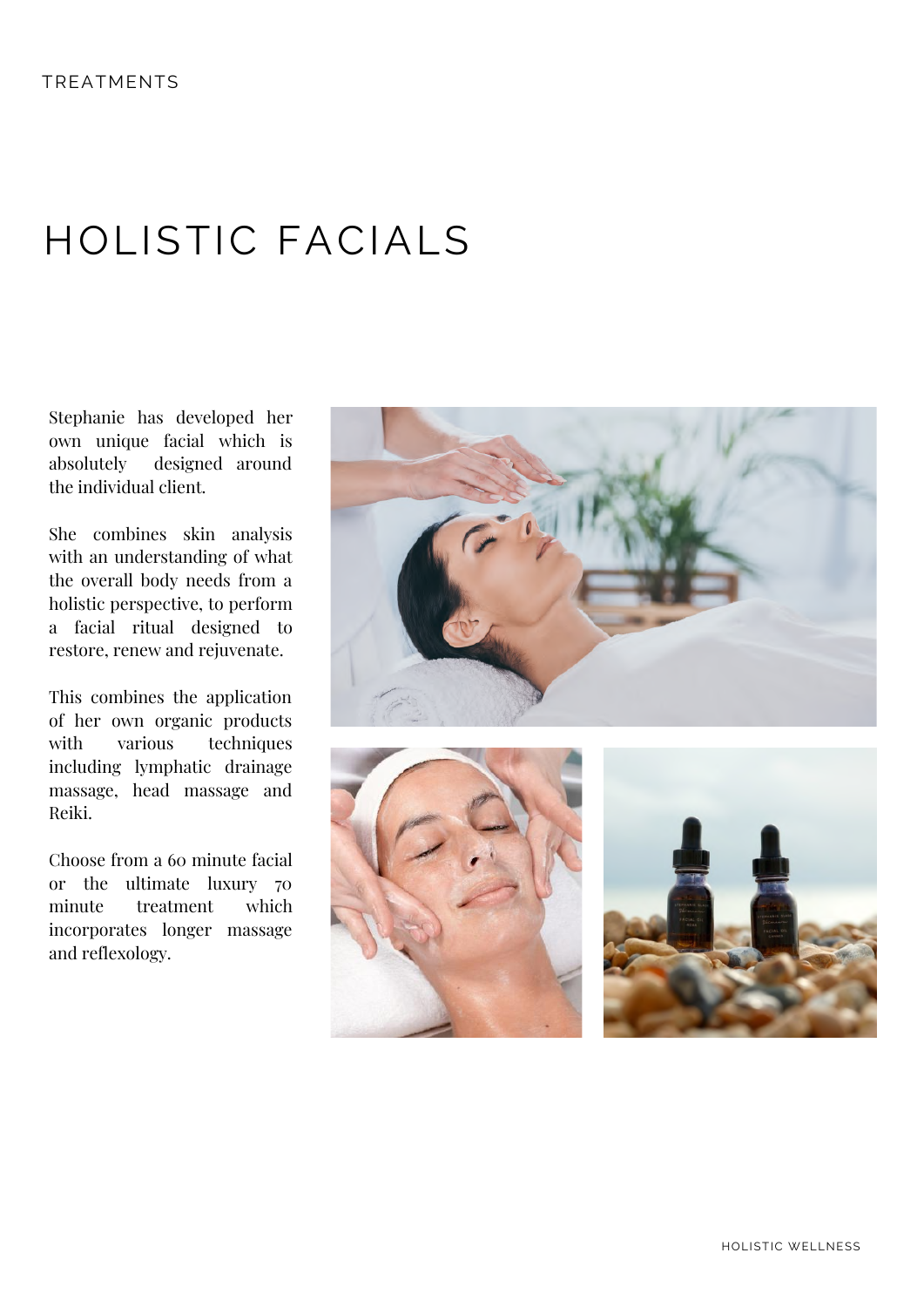#### TREATMENTS



### REFLEXOLOGY

Stephanie incorporates reflexology into her treatments to aid with relaxation and enable her to further focus on the different areas of the body connected to the pressure points on feet, hands and ears.

### THREADING

Threading is a technique originating from central Asia and India which Stephanie has perfected. A cotton thread is used, which glides across the skin, removing excess hair, and allows for much more control. Threading is particularly good for hair removal on the face including brows but can also be used under the arms.





### EMOTIONAL FREEDOM TECHNIQUE (EFT)

Using acupressure points around the hands, head, face and body and gently tapping with a soothing rhythmical sequence and using words to release any emotional tension. This gently releases anxiety, enabling clarity and a deeper understanding of where we hold our tension. This restores your natural equilibrium, enabling inner calm and a boost to your immune system.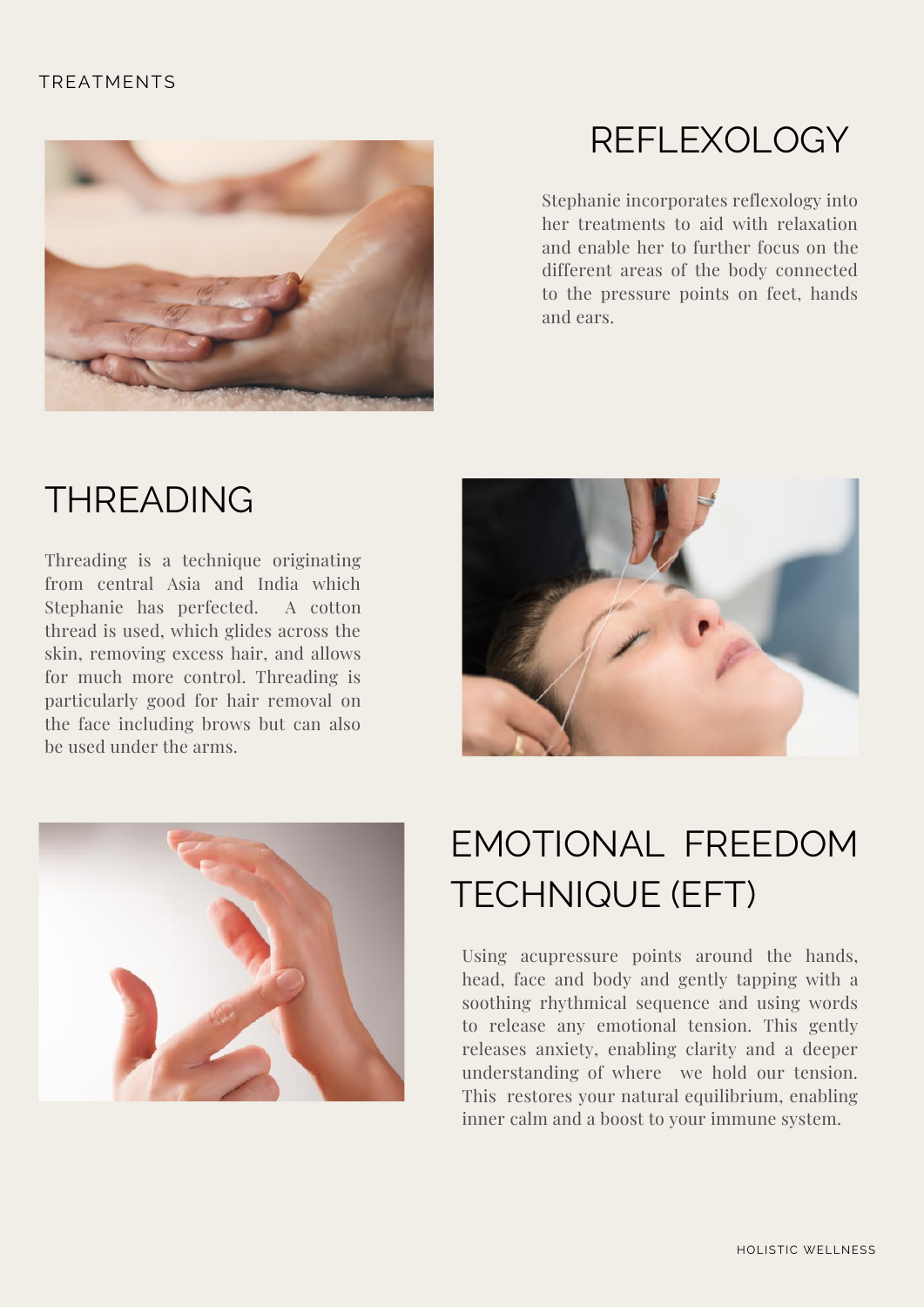#### TREATMENT PRICE LIST

THREADING/BROWS and BITS

Eyebrow .........£10 Upper lip..........£8 Full Face..........£18 Under arm ......£10

**TINTS** Eyebrows .......£8 Eyelashes........£10 BOTH...............£15

CELLUMA LED LIGHT THERAPY/FUTURE REJUVENATE THERAPY

30 min.............£25 8X30 mins........£180 *for best results do every four days*

#### AND BREATHE FACIAL using STEPHANIE SLADE SKINCARE

60 mins of massage, steam, Celluma lights, gua sha with HESKIA Masque .........£75 70 mins of massage, steam, Celluma lights, gua sha with HESKIA Masque and reflexology ...£90

HANDS £20 .... FEET ... £25 HANDS and FEET Cleanse and tidy, massage and enamel if required HANDS £20 .... FEET...£25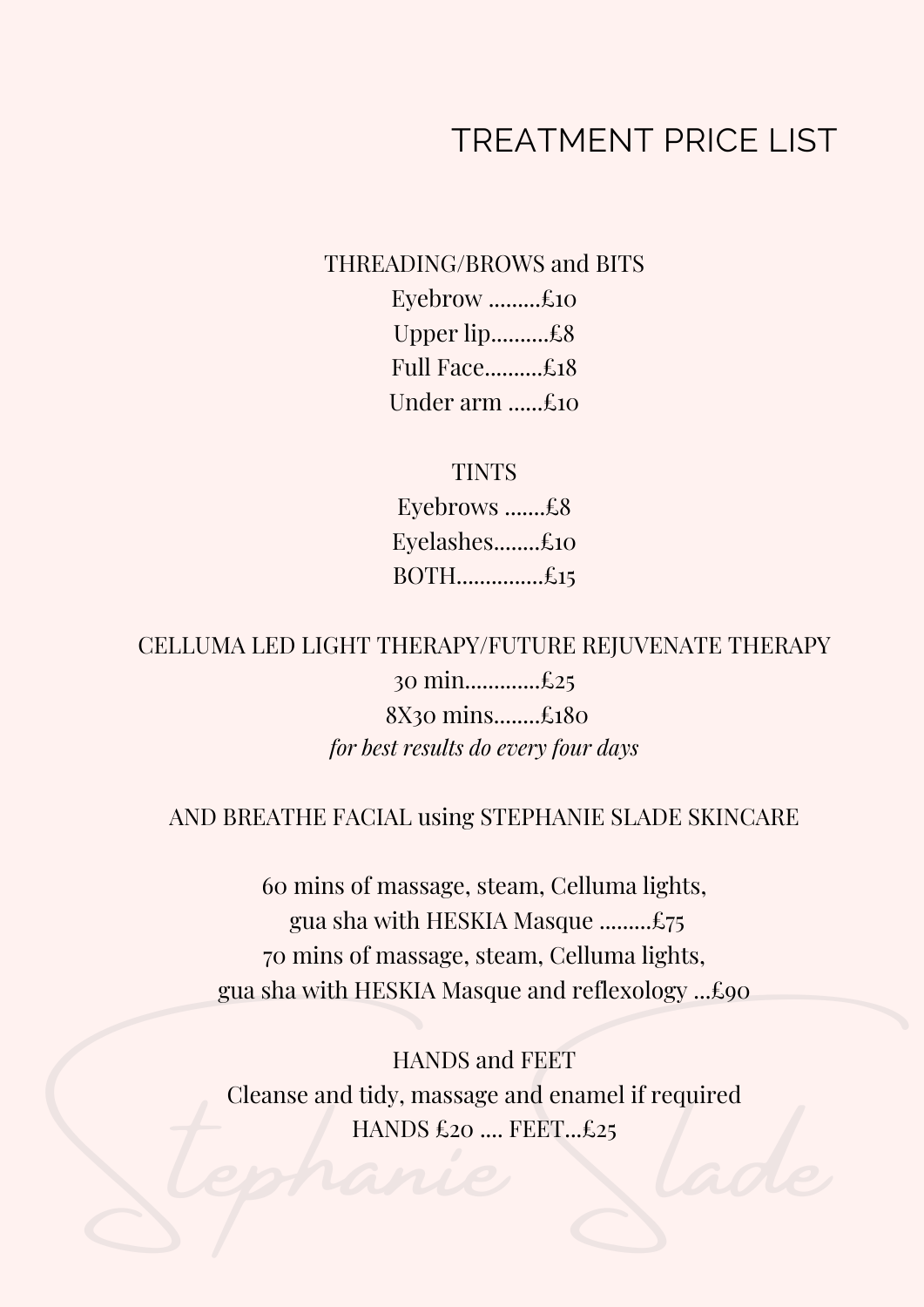#### TREATMENT PRICE LIST

AURICULAR ACUPUNCTURE 45 mins session £50 6 x 45mins... £280

COSMETIC ACUPUNCTURE 90 mins Treatment £125 8 x 90 mins £995  $12X\,90 - \text{\textsterling}1390$ 8-12 *sessions are recommended*

COMBINED ACUPUNCTURE TREATMENTS FOR OPTIMUM RESULTS mins Treatment £135 x 100 mins £1030 x 100mins £1520

CAPRI LEG TREATMENT Massage, lymph stimulation, hot/cold muslin, light tan and nail tidy 45 mins....£45 6 X 45 mins 'Summer Ready' treatment... £270

#### **REFLEXOLOGY**

Hand and feet reflex point massage using essential oils, foot soak, massage and powder

> 45mins.....£45 Add Celluma Lights during Treatment £15

#### HEALING/EFT

Emotional Freedom Technique using acupressure points to relax the<br>whole system and access your reset<br>50 mins .....£50 Emotional Freedom Technique using acupressure points to relax the whole system and access your reset 50 mins .....£50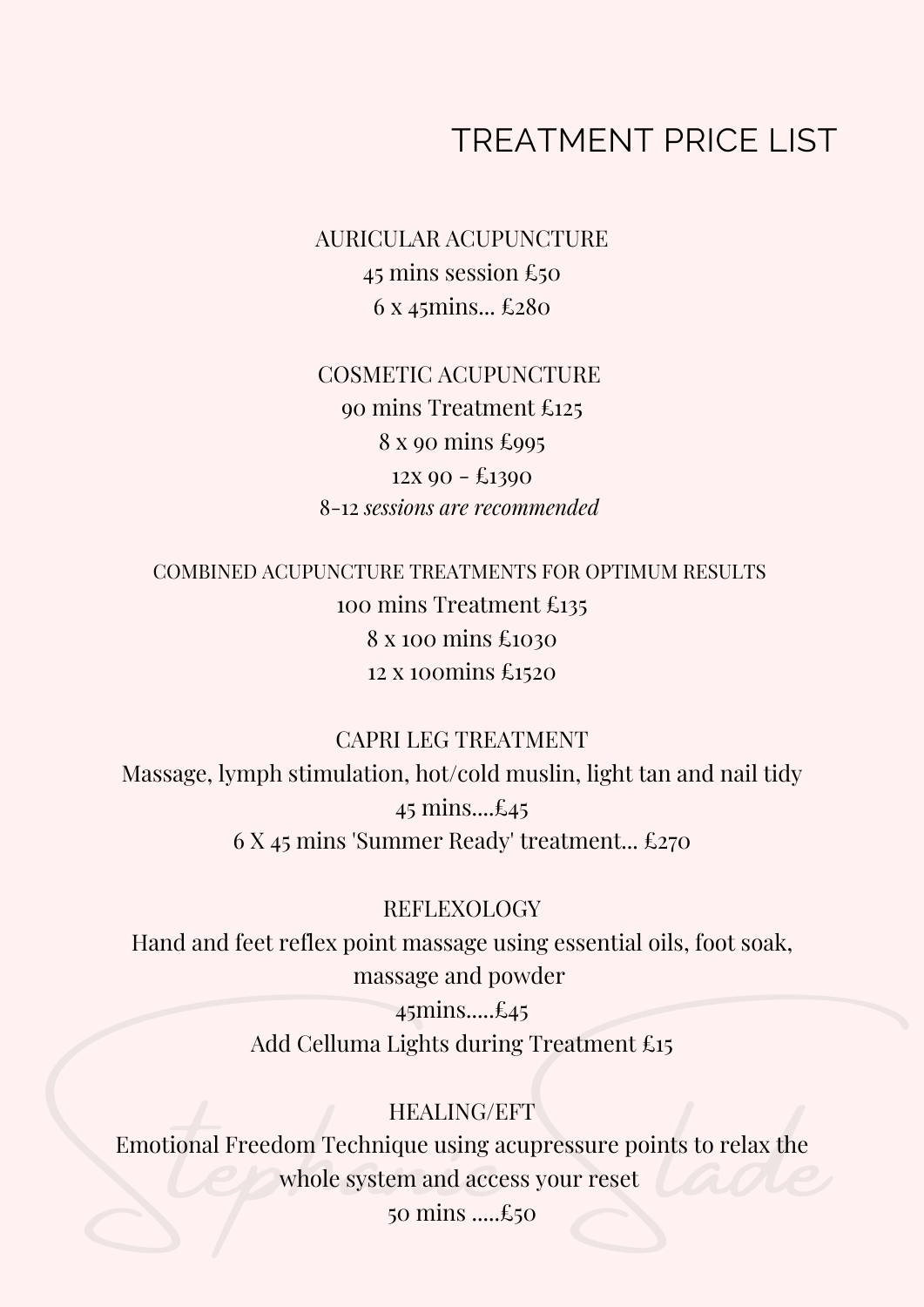### STEPHANIE SLADE

Skincare

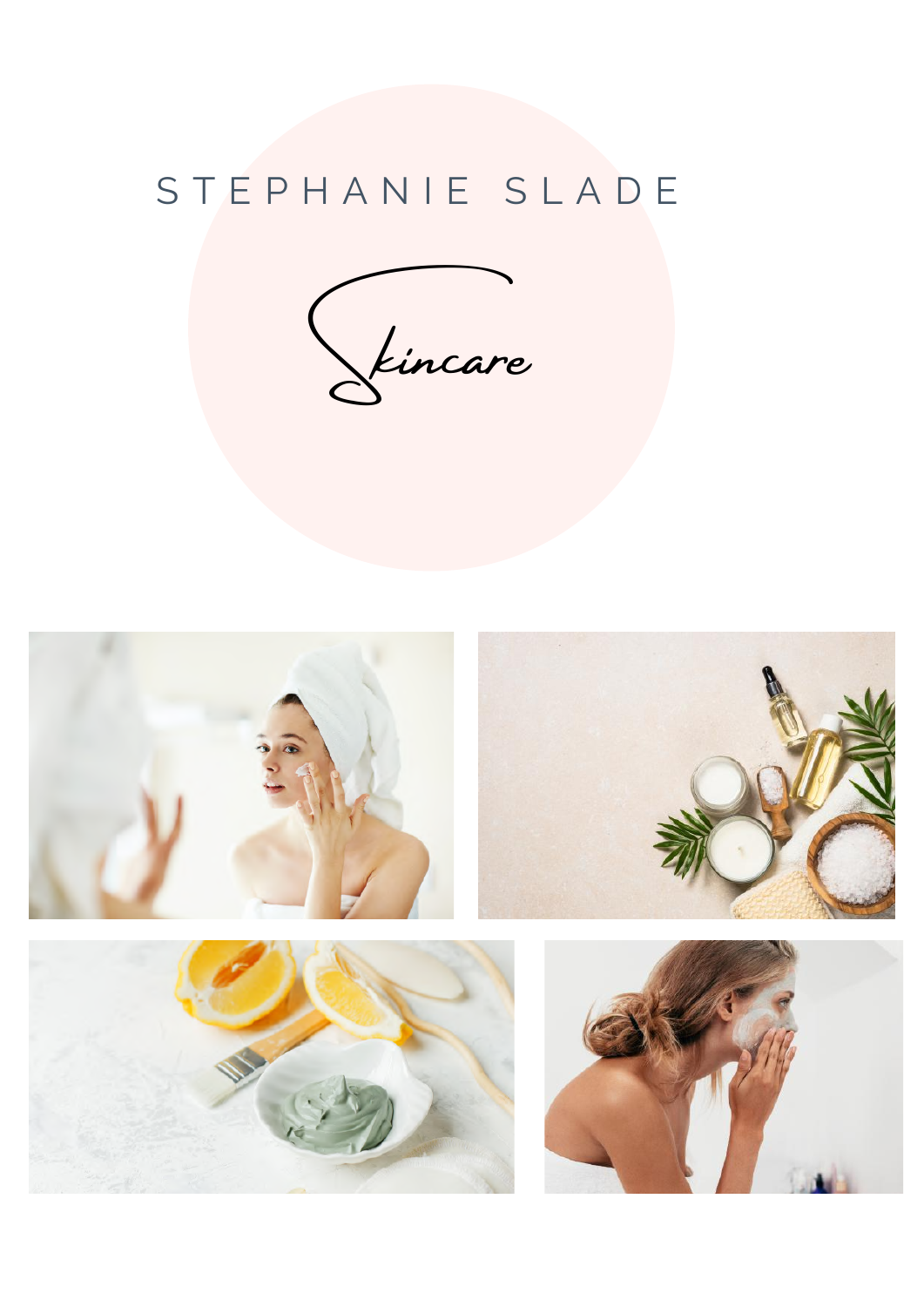

## BODY CREAM

This body cream is rich and is absorbed easily into the skin, designed to aid circulation around the feet and legs. By moisturising the body, it will help keep skin looking healthy and hydrated. Using Mango Butter for its known qualities in helping dry skin, this body cream is a daily must have.

**£28.00/1 50g**

## BLOOM FACE CREAM

This moisturising day cream has a wonderful orange and rose geranium aroma to lift your skin and senses. Designed to reduce the appearance of fine lines and wrinkles, with the added benefits of Siberian Ginseng' a natural skin tightening ingredient. Best used in the morning, after the Almond Face Cleanser.



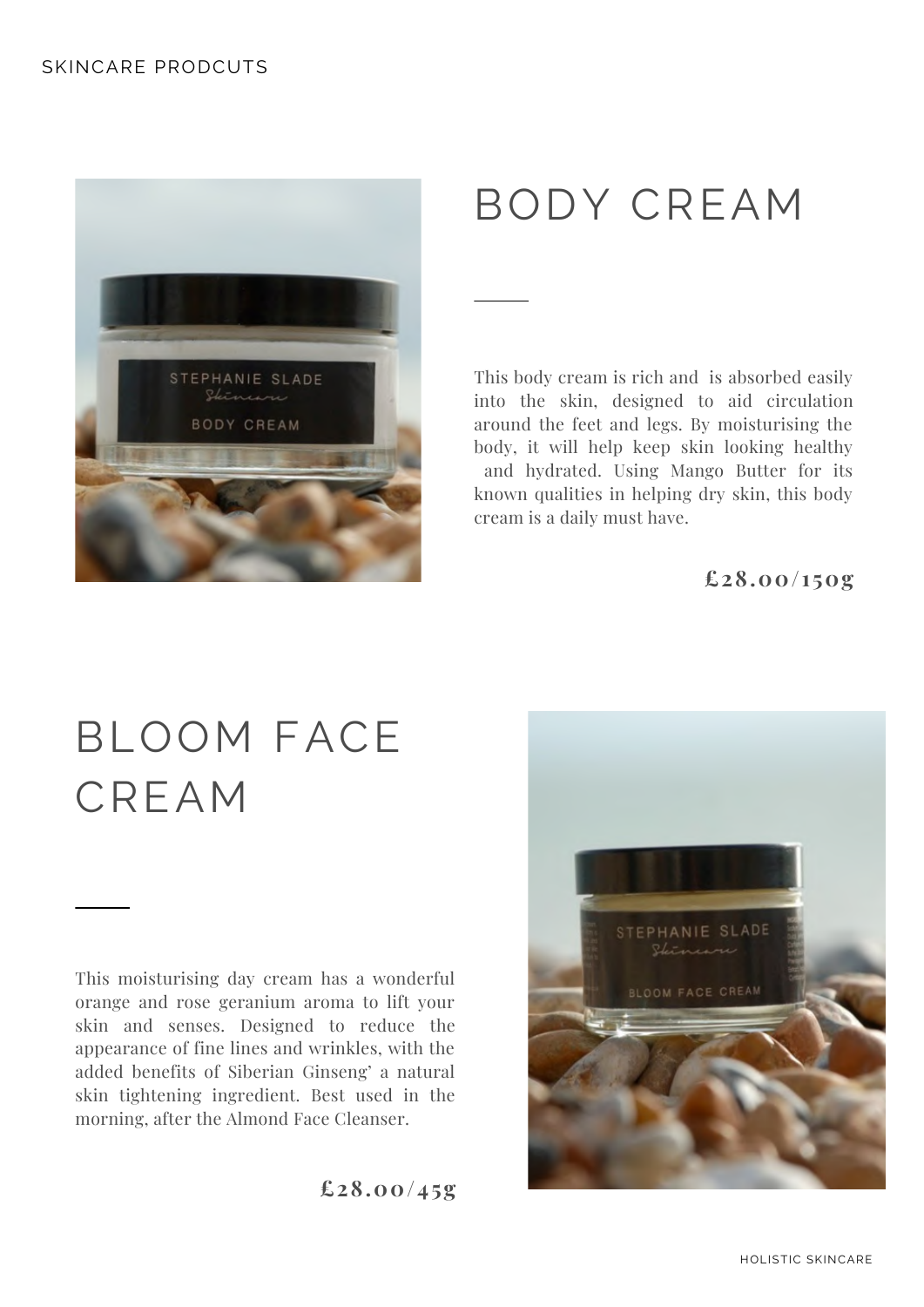

### FACE BALME

This face balme has been designed for boosting the skin either by using as a rich cleanser, or moisture mask. With Carrot, Calendula, Rosehip and Apricot oils to support skin that is in need of some extra attention. Along with avocado oil, rich in vitamin D and fennel for improved strength.

> **£22.00/30g £12.00/1 5g**

## PETAL FACE CREAM

With the subtle aroma of Rose Otto to care for dry skin and rose geranium to oxygenate the skin where there are broken capillaries and veins, this face cream is designed to nourish and nurture your skin. Rebalancing the sebum production and enhancing a balanced skin tone. Best used after a gentle cleanse with the Almond Face Cleanser.

**£28.00/ 50g**

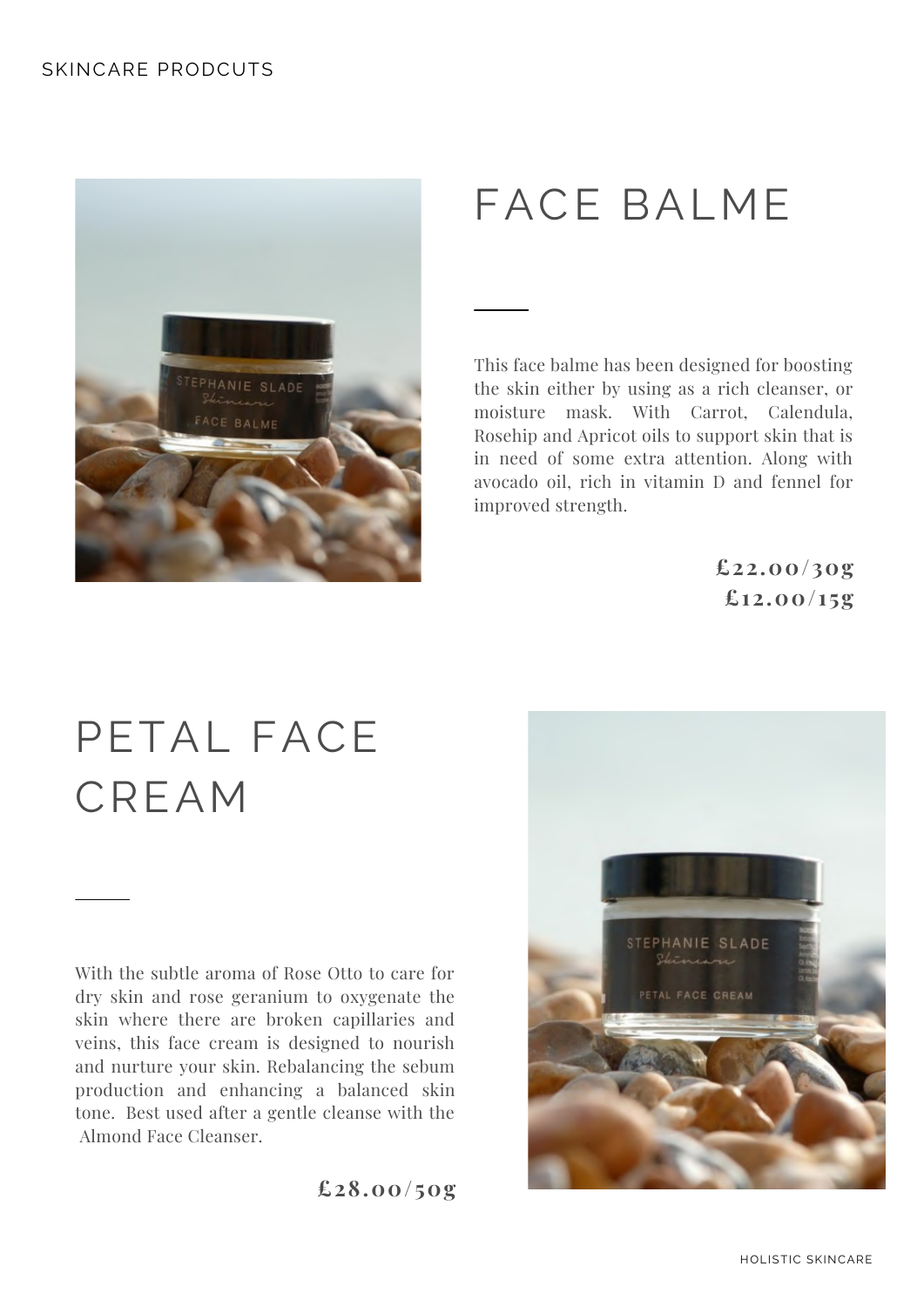

## EYE CREAM

This eye cream arrives in a small pot designed to be used on a daily basis, it uses Arnica and Euphrasia tinctures to ease puffiness around the eye area and soften fine lines. This small wonder pot cools and soothes the delicate eye area.

**£18.00/ 7g**

## FACIAL OILS

ROMA - This serum was inspired by fond memories of Italy, with the uplifted yet tranquil effect of the Orange blossom and the serums richness in omega 3 and zinc striking the perfect balance.

CANNES - This serum was inspired by memories tin the south of France with the emotionally comforting scent of Lavender Absolute and the serums richness in omega 3 and zinc working to support each other.

Both serums have been designed to re condition dry sensitive skin conditions, to restore balance once again to your skin & senses. Price per serum.



**£24.00**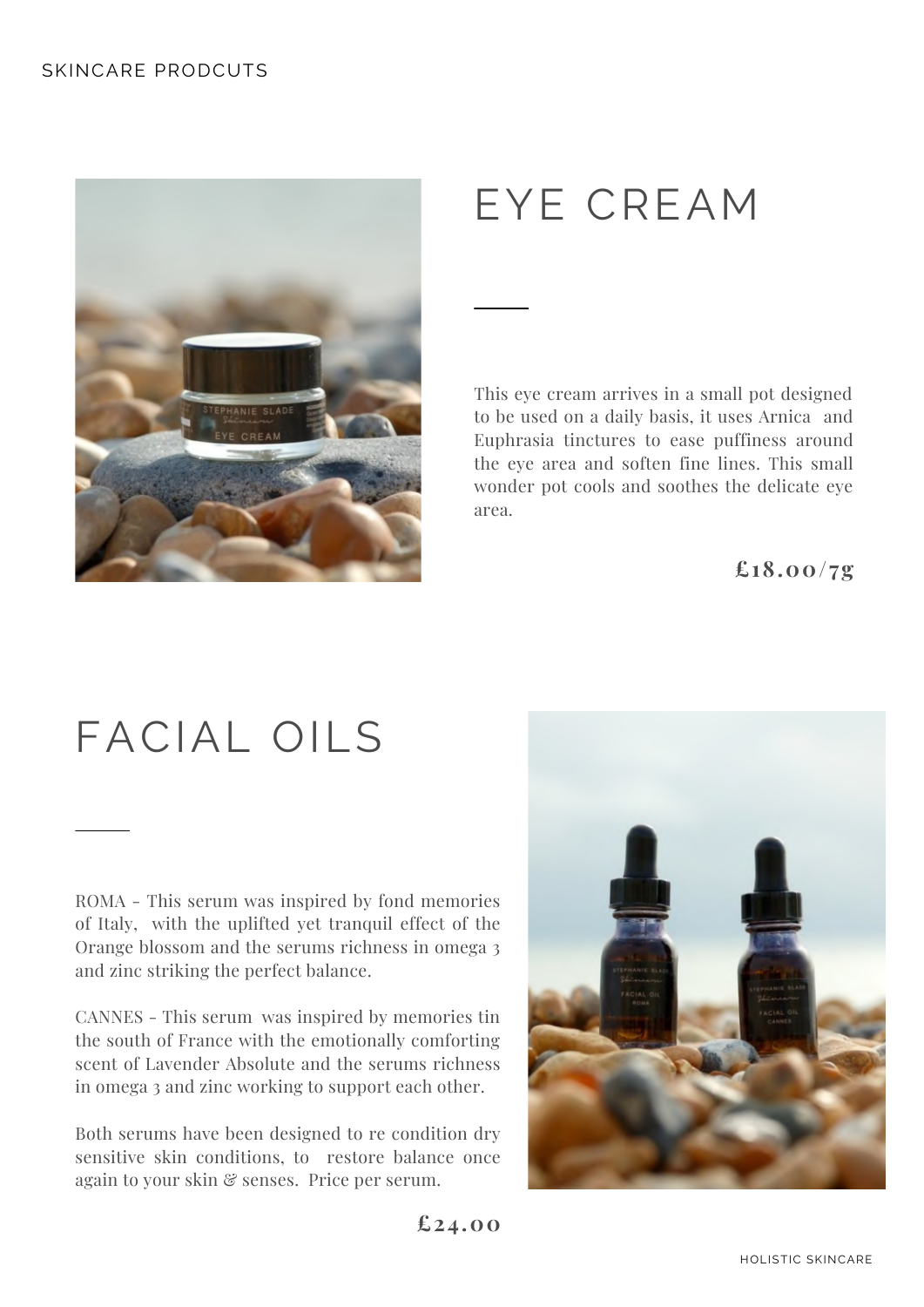

## VERTIVERT FACE CREAM

Instantly calming and soothing, with Calendula to help repair irritated skin and a lovely heady mix of French Lavender, Cedar wood, Patchouli and Vetivert. This cream calms, soothes and nourishes not only the skin but your inner self too.

**£28.00/ 50g**

## ALMOND FACE CLEANSER

This cleanser is one of the core products to assist balanced healthy skin, with Almond meal to create space on the skin during the deep cleansing action. A blend of Beeswax from Sussex, oils and butters to create soothed, clean skin.



**£24.00/ 50g**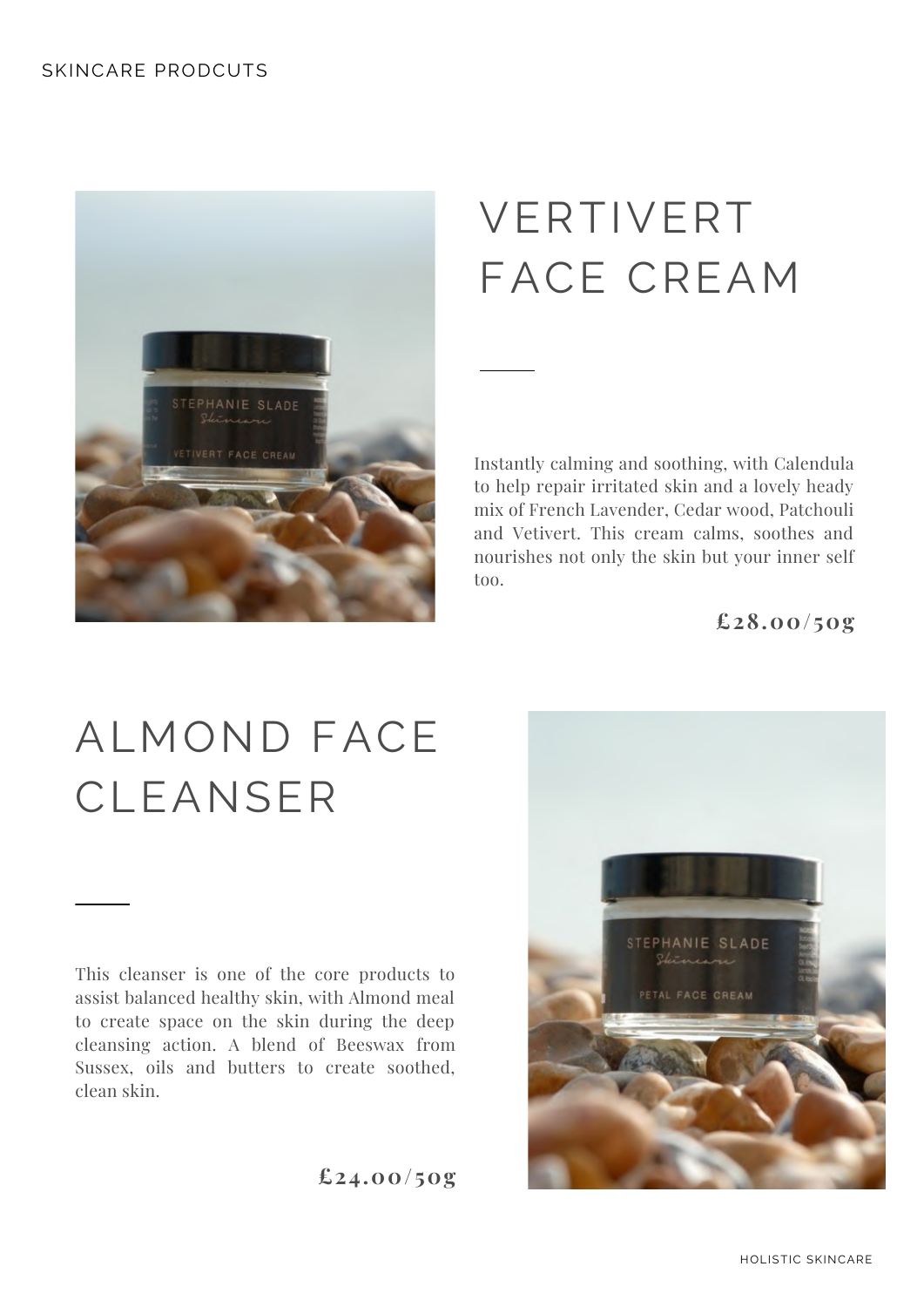

## FRENCH CLAY FACE MASK

This is the most wonderful French green clay cleanser, whilst detoxifying, this clay mask also balances and softens the skin. The fine green clay that has been mixed into a mousse textured cream can be used once or twice a week to restore and re mineralize the skin.

> **£22.00/30g £12.00/1 5g**

## LIP ORANGE

This lip balm has been created using CitruS Peel Oil and Cacao Seed Butter to gently soften and moisturise lips.



**£8.00**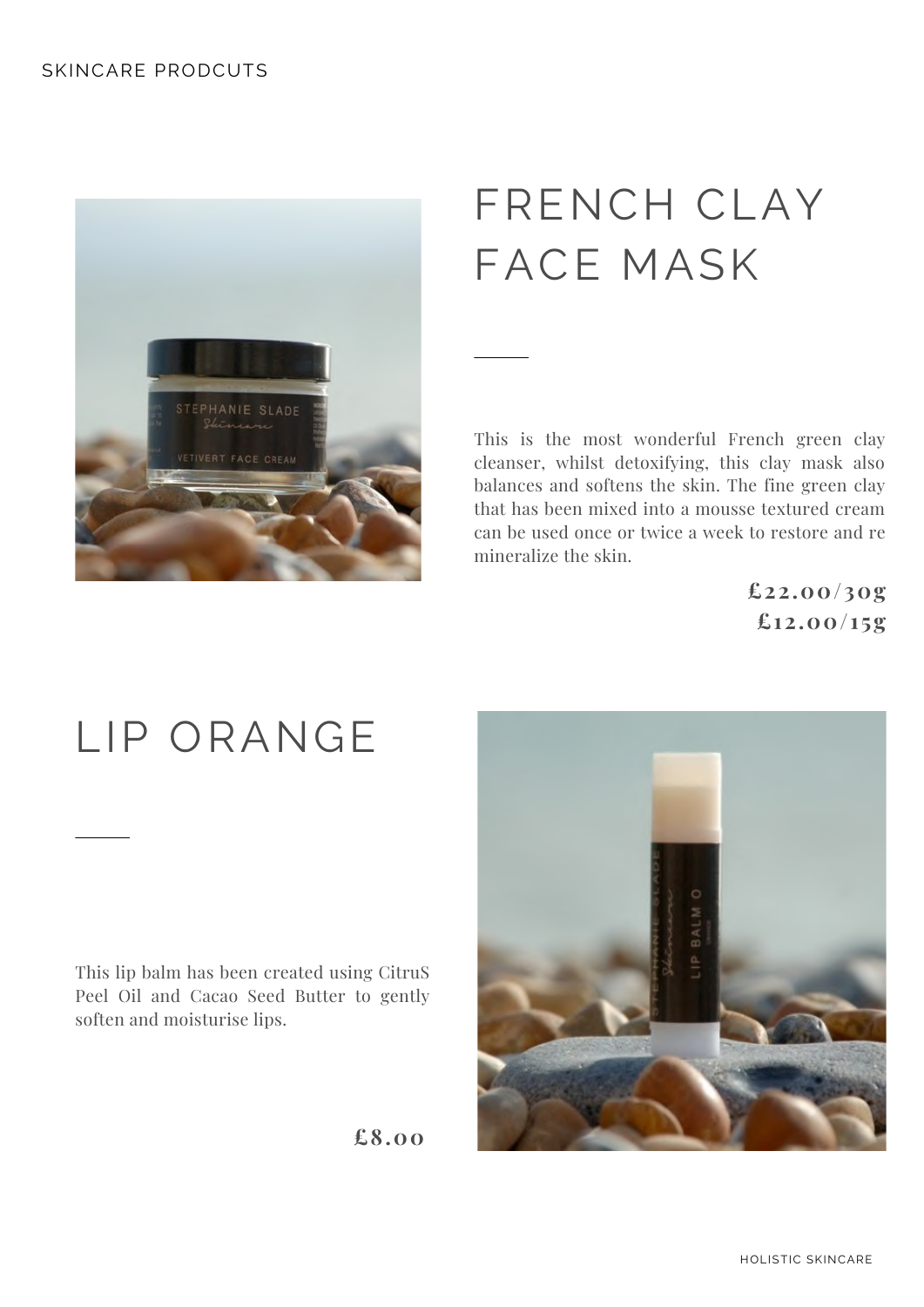#### SKINCARE PRODCUTS



## LIP BALM PEPPERMINT

This lip balm has been created using cooling peppermint and Cacao Seed Butter to gently soften and moisturise lips.

**£8.00**

## CANDLES

Choose between two fragrances - Frankincense and Lavender Absolute or Pettigran and Palmarose - for the ultimate relaxation and senses stimulation. Price per candle.



**£25 .00**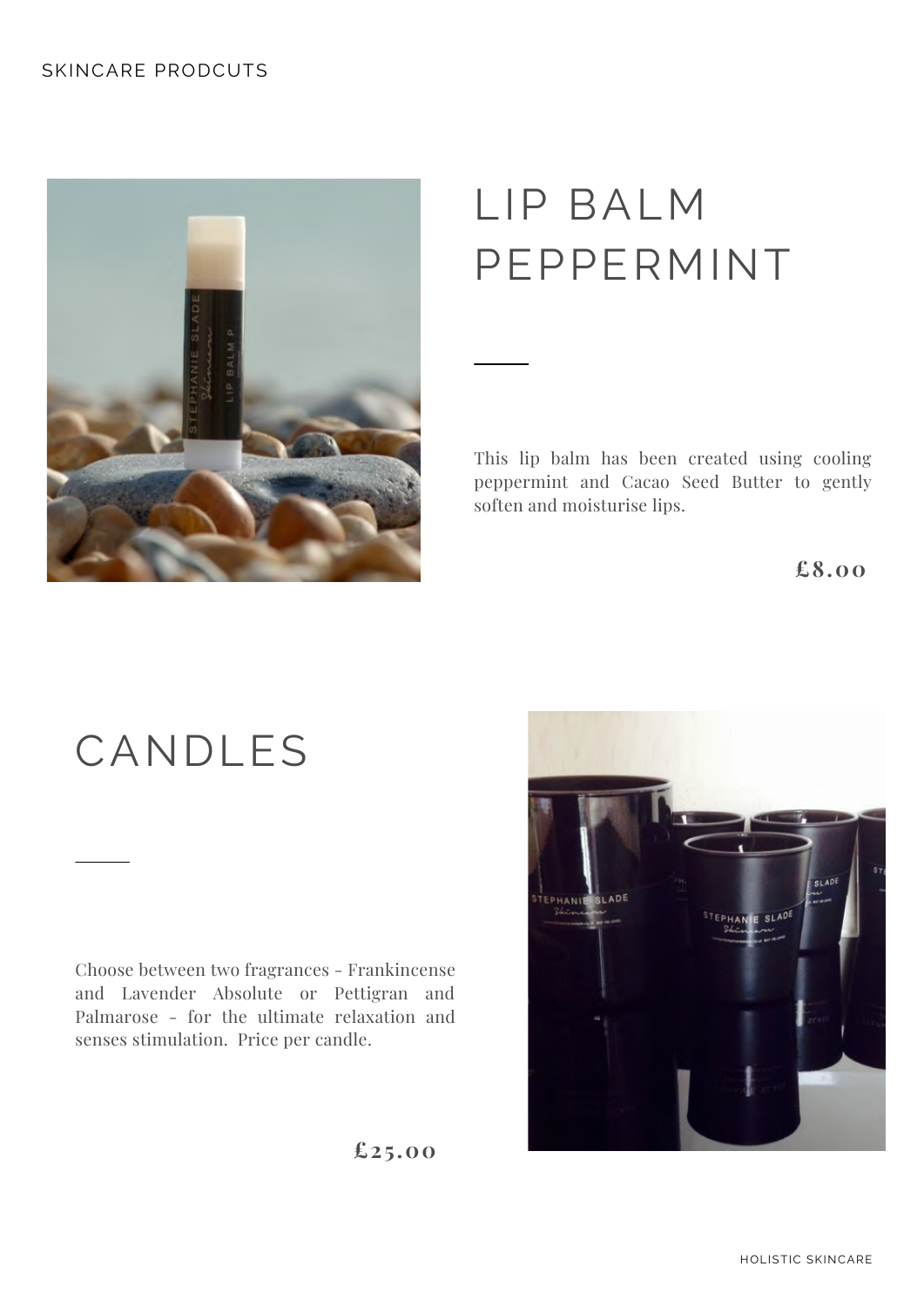Testimonials

## CLIENT

"I have had seborrhoeic dermatitis for 30 years, have used steriod creams /anitbiotics for years and been told many times by doctors that you cannot cure eczema only control, or suppress it. At the end of my tether, I called Steph who patiently treated my skin with a variety of creams, EFT and gave nutritional advice. I didn't think for a minute it would help to be honest, but tried to be hopeful as things had become a constant cycle of infection, sleeplessness, bleeding, soreness etc. 3 months later my skin has healed, no one is more amazed then me. All I can say it that for the last few weeks my skin has been healing, is healthy and is neither broken, ithcy nor sore - for the first time for all these years. I cannot recommend Steph strongly enough, she has been sensitive, thoughtful and compassionate and even better her approach has worked." *George*

I" am amazed at how fabulous cosmetic acupuncture is and my amazing experience with Stephanie Slade. I have had 10 weekly sessions ( a little break in the middle due to lockdown) with Steph and I must say after the first session my skin was glowing. I was stunned. I can honestly say after each session I can see a remarkable difference in my skin. The lines around my mouth have reduced and my lips even look fuller. The deeper lines I have on my cheeks (laughter lines they say!) are not quite as deep and my skin looks and feels amazing. Not only is Steph brilliant at making my skin look amazing but has helped me enormously mentally with her calm and healing energy and her wonderful use of strategically placed needles. Steph has used the best treatment for me and I just can't wait until lockdown is lifted so that I can continue my treatments with her again." - *Lesley*

#### **THE HANDMADE FACIAL**

**By Stephanie Slade** 

#### As recommended by: Anna-Marie Solowij, co-founder of BeautyMart

"In my 25-year career I can definitely say Stephanie's facials are in my top five all-time favourite treatments. She's not about pushing brands or products into your hand - she's just completely in tune with you and your needs. She reacts to what she sees and how I'm feeling, so each time I see her it's a different facial. Her intuitive touch and reiki techniques get to work on the physical bits face, head, neck, shoulders - as well as on my energy and spirit. Every one of her handmade balms, creams and lotions has a different uplifting, calming, medicinal or delicious scent - I can feel the weight of the day dropping from my shoulders."

### PRESS

*As featured in 'Fashion Travel People Ideas Beauty Stylist'*